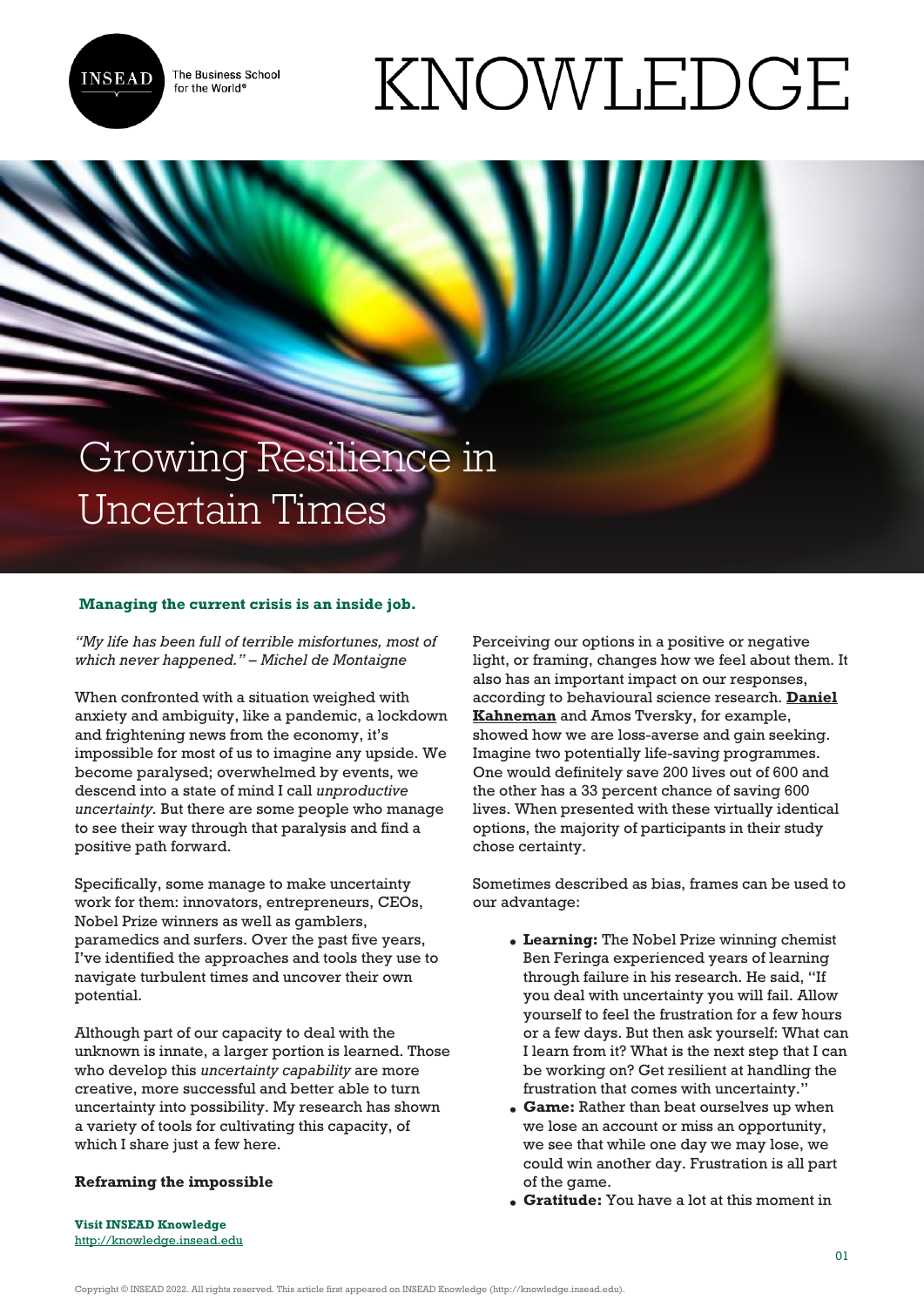time, so take time to recognise it all. Baseball legend Lou Gehrig is a great example. At the height of his success, he was diagnosed with the debilitating disease of ALS but in his farewell to baseball, he said: "Fans, for the past two weeks you have been reading about the bad break I got. Yet today I consider myself the luckiest man on the face of this earth…I might have been given a bad break, but I've got an awful lot to live for."

- **Randomness:** What happens to you isn't solely down to your actions, but you can control your own response. A survivor of a massive avalanche, entrepreneur Jon Winsor said, "We have this perception in business: We think we control the world. I think what is probably more correct is it's more about interpreting the world instead of trying to say we control it." Failure and success are more random than we may realise, so don't let frustration prevent you from trying one more time.
- **Hero:** This is the most powerful frame I've learned about. A former paramedic, Australian filmmaker Benjamin Gilmour never knew when he went through a door if he would save a life or if his own life would be threatened. To navigate this uncertainty (and later ones), he viewed his experience on the callouts as **[the hero's journey](https://www.tlu.ee/~rajaleid/montaazh/Hero%27s%20Journey%20Arch.pdf)**. "Every story we love, from Luke Skywalker to Harry Potter, is about the hero who goes through obstacles. Everyone loves the hero. But the obstacles are what makes the hero." Strength can come from overcoming hurdles and from showing up even when it's uncomfortable.

# **Habits to develop your uncertainty capability**

These suggestions are variations on framing which can help you put things in context.

#### *Open your eyes to all options*

When in the midst of unproductive uncertainty, we may become so focused on the situation at hand that we overlook any broader possibilities. This creates disquiet and can thrust us into making rash decisions or forgoing opportunities because we can't look up from our current problem. Psychologists call this tendency to miss the bigger picture "relative deprivation". Who do you compare yourself to?

When we can remember that there is a much wider context than we initially believe, we are much more likely to find an optimal outcome. A broader focus allows us to weather the discomfort of unproductive uncertainty with greater optimism and calm. Even when uncertainty relates to relatively small issues, like missing a flight and wondering what to do with

**Visit INSEAD Knowledge** <http://knowledge.insead.edu>

the unanticipated extra time, or to larger ones, like losing a job and having to consider different possible paths.

For example, Steve Blank, serial entrepreneur and father of the Lean Startup Movement, visited Silicon Valley on a work assignment early in his career. Awestruck at the **[48 pages of job listings](https://steveblank.com/2016/08/19/clusters-class-culture-and-unfair-advantages/)** in the *San Jose Mercury News*, he told his colleague: "I'm going to quit, I'm staying here." Blank's view was, what could be the worst outcome of quitting his job? Why not try? Friends thought he was insane to give up a good job, but Blank saw the larger context (the emerging computing boom in Silicon Valley). He was willing to walk into one of the scariest unproductive uncertainties – shedding his previous life and job – and ushered in a totally different life than if he had stayed with what was comfortable and certain.

#### *Think in probabilities, not binary outcomes*

When we find ourselves in the middle of a period of unproductive uncertainty, we might get stuck imagining extreme either/or outcomes. Innovators who are adept at managing uncertainty think in terms of probabilities instead, enlarging their potential options.

I saw the power of this particular habit recently while teaching an Executive Education course at INSEAD just as the pandemic was accelerating in Europe. French President Emmanuel Macron was scheduled to address the nation about the crisis and the participants from all over the globe began to worry that the borders would be closed, leaving them stranded. Thinking in binary terms – stranded or not stranded – we all felt a palpable sense of anxiety. But when we turned it around, considering the full range of possible outcomes and assigned probabilities to them, we began to see the situation differently. We imagined there was a good chance the borders wouldn't close for a few days, a modest chance they would close sooner and an extremely slim chance they would close immediately. Considering multiple options brought us immense relief and the participants were able to travel.

#### *Remember that possibilities always exist*

This may be difficult to see now, in this time of grief and fear for many, but is it true that possibilities always exist? Or is the ability to push through unproductive uncertainty only for the privileged?

Looking back at the words of renowned psychologist and concentration camp survivor Victor Frankl, his conclusion is a powerful testament to the potential for growth even in unthinkable circumstances. He wrote: "Everything can be taken from a [person] but one thing: the last of human

Copyright © INSEAD 2022. All rights reserved. This article first appeared on INSEAD Knowledge (http://knowledge.insead.edu).